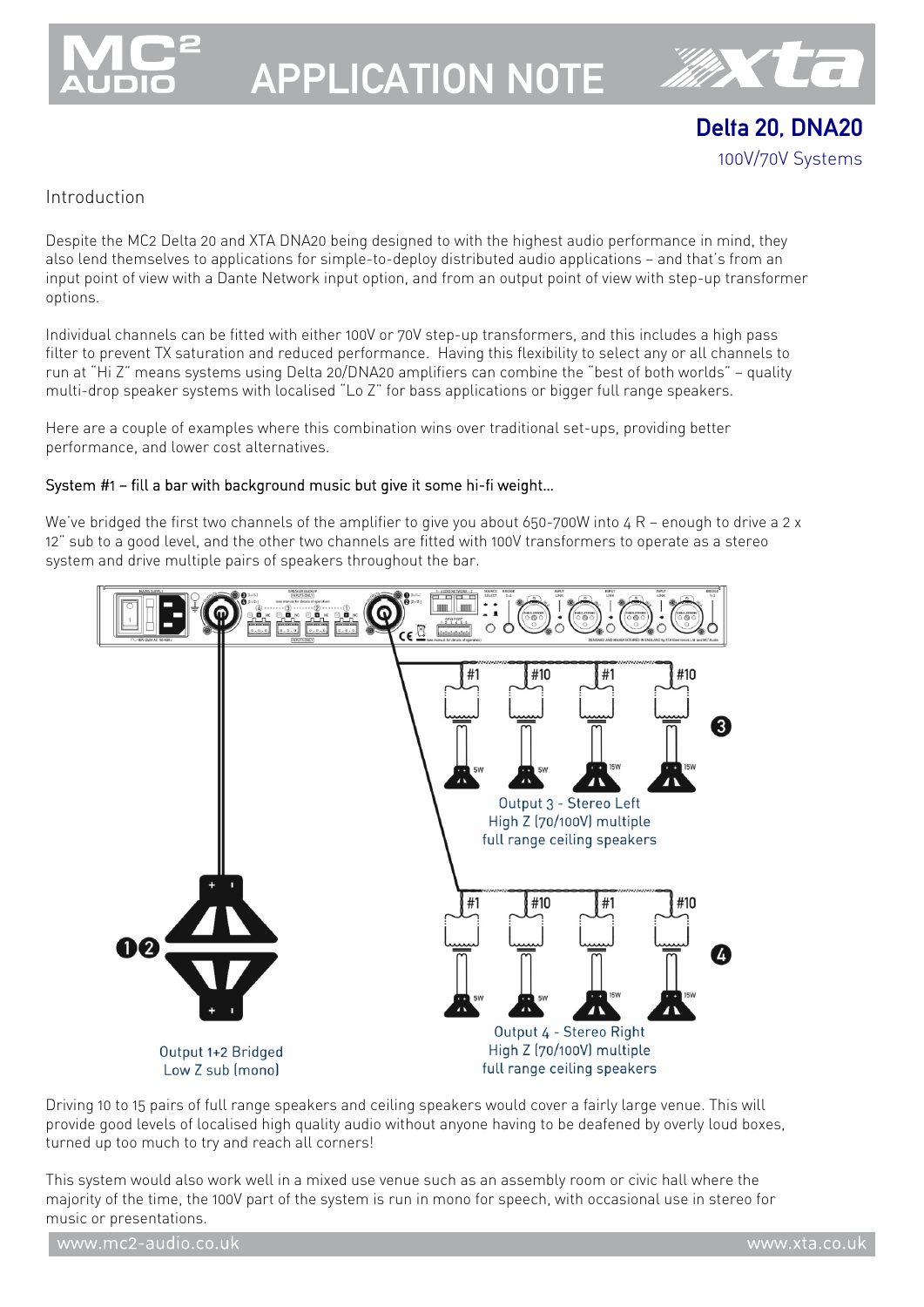#### System #2 — restaurant and cocktail bar — zoned with capable delivery…

To get the maximum flexibility from the system, this uses a single channel for a smaller (probably reflex) sub, running in tandem with a high quality pair of top boxes that can run to a sufficiently low frequency that the sub's outputs need not be as big. Together this forms the basis of a main system at the bar. Throughout the restaurant area, a single 100V channel can provide highly localised background music, which may or may not be the same as the bigger part of the system.



Remember that the Delta 20 and DNA20 is a quad channel amplifier and so there's no reason why the audio for the ceiling speakers in the restaurant has to be the same as that for the bar.

The sub will still probably require some low pass filtering, but the amplifier can also be fitted with an EQ/Crossover card (per channel) and that's a much more cost effective way of tuning the system than an external processor.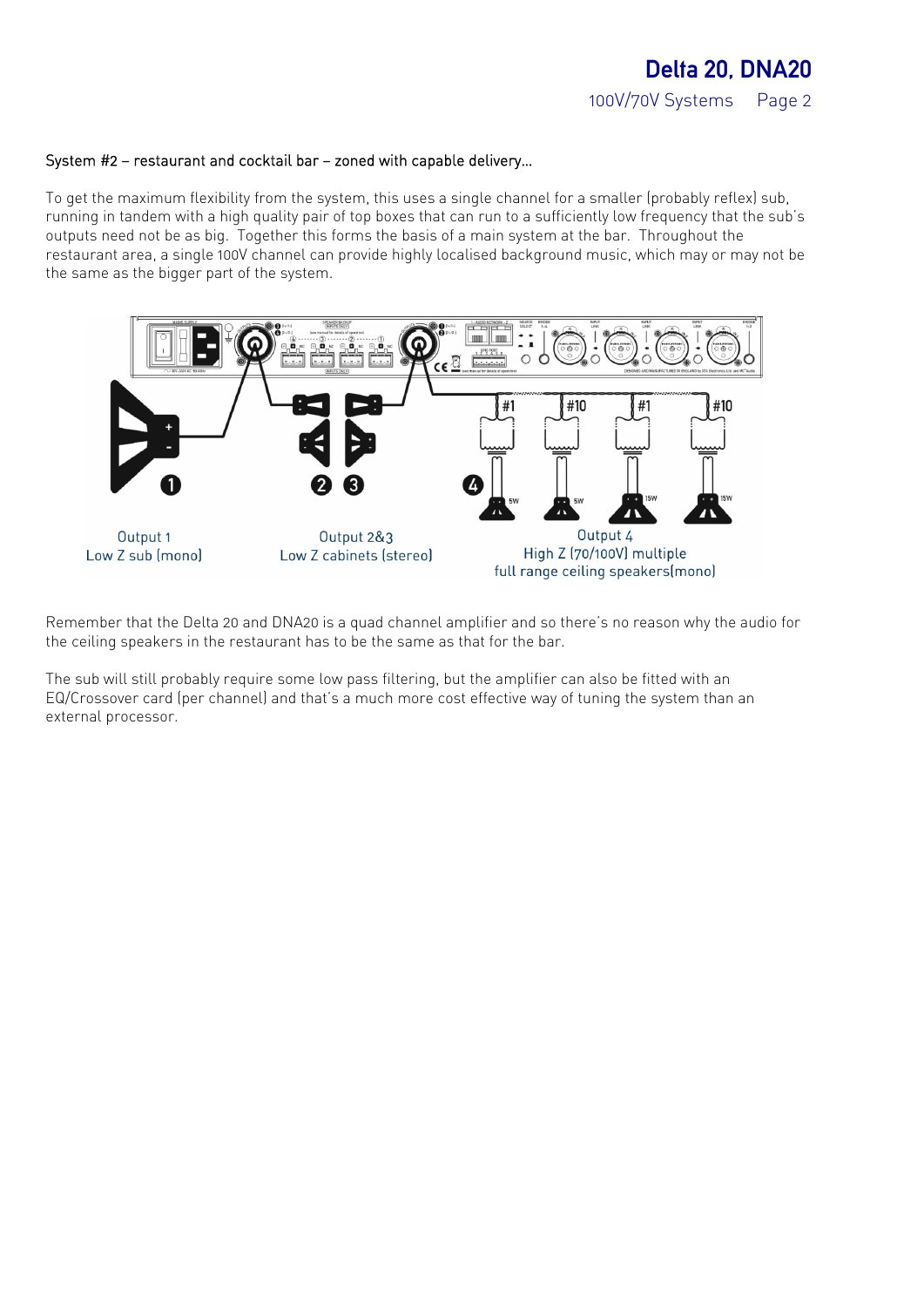100V Line Theory – Don't be put off...

It's not the "black art" it can appear to be – using transformers to step up and step down the signals to run lots of horns has been around since the 1920s and it's easy to work with if you follow a few simple rules.

Distributed audio, particularly for speech applications, will often require many speakers to be positioned around a venue, to provide even coverage at acceptable levels in all locations. These speakers may be spread over a considerable area and involve long cable runs to achieve this. Using low impedance "traditional" methods would introduce unacceptable losses due to the actual resistance vs. the speaker impedance — it is easy to envisage a situation where the length of the cable could cause 50% loss in available power.

Using heavier gauge cabling can go some way to reducing the losses, but this often is costly and entirely impractical where many speakers are involved. Borrowing the method used to distribute mains electricity across long distances, where mains supplies are stepped up (using transformers) to higher voltages and stepped down for local consumption also works for distributed audio.

This method helps because, as the voltage is increased, to achieve the same power delivery there is a corresponding decrease in the current that must travel along the conductors. Lower current requirements means thinner gauge cabling and lower losses due to the square law of power delivery. Thinner gauge cabling therefore also means reduced costs, and lower amplifier power requirements than if each speaker (or at best a few speakers) required an individual amplifier channel.

### How It Works

Firstly, a few misconceptions around the name of this method should be clarified. It is true that the low voltage/higher current output of a standard audio amplifier is fed into a step-up transformer to produce a higher voltage/lower current output that can travel longer distances using thinner cables. This incurs fewer losses than a direct connection of a low impedance speaker directly over the same distance.

However, the concept of this system operating at either a "constant voltage", or "100V", or "70V" is slightly wrong. The system does NOT have a constant voltage output of any sort, unless a constant level of audio is being fed into the amplifier (such as a sine wave), at which point the output will be at a constant level. This would hold true in the low impedance (standard) case too. There is no extra method of modulating a fixed voltage, or there being a permanent high voltage output on the speaker lines.

The use of the terms "100V line" or "70V line" comes from the description of the system running at full power output only. The transformer used to step up the voltage should be chosen so that, when the amplifier is running at full power, the voltage across the lines will then be 100V (or 70V or whatever has been deemed appropriate for the given application). The only thing that is "constant" with this type of system is rated voltage at the amplifier's rated power. So, whether it's a 30W amplifier for distributing speech to some horns by a racetrack, or a 300W amplifier distributing music and announcements throughout a warehouse, both the systems will produce 100V (or whatever) when the amplifier is running at maximum power.

The majority of the time, the voltages present on the lines will be an order of magnitude less than 100V, as the audio being delivered will be at a much lower level than full output (assuming the amplifier chosen is up to the job!).

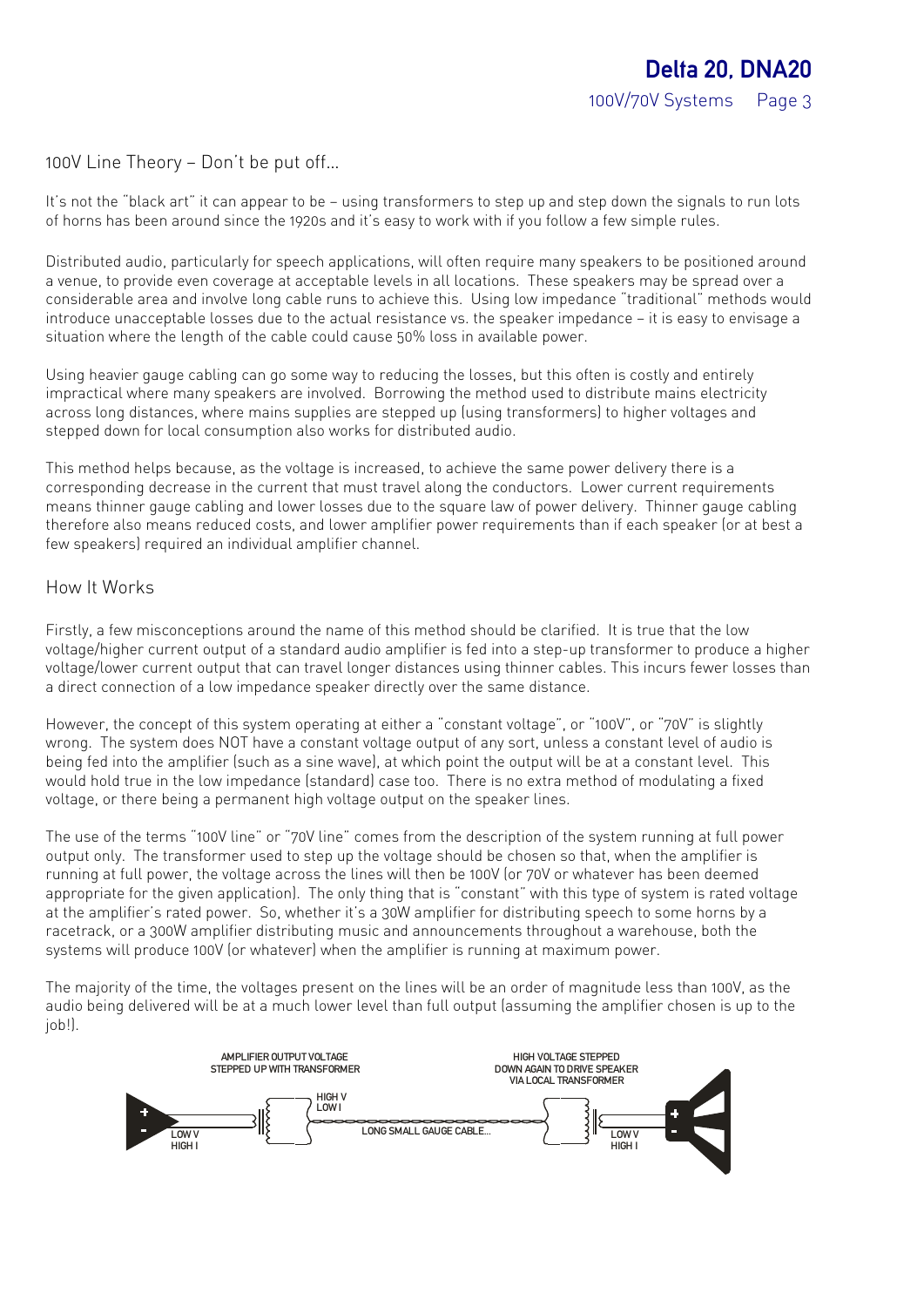Once the voltage has been "stepped up" to the higher level for long distance transmission, when it reaches the speaker, in common with mains power reaching its destination, there must be some form of "stepping down" again to restore it to a voltage/current suitable for driving the speaker. This is achieved by using a localised "step-down" transformer, normally attached directly to the speaker chassis itself, or in the enclosure with the driver.

From this point on, the process for working out how many speakers can be connected to an amplifier channel becomes relatively simple, but remember one thing — this doesn't change the laws of physics — just as there is a limit to how many speakers can be connected in parallel on a "normal" channel of an amplifier, there is still a limit for 100V or 70V systems too!

### Example: How many speakers can I connect to an amp channel?

We'll start with an amplifier capable of supplying 200W to a 100V line system. This total "pool" of 200W can be split up any way we want to as many speakers as we want, providing their requirements don't exceed 200W in total.

The requirement of any particular 100V line configured speaker is quoted as a power rating for a given SPL output. Let's say we have decided upon two sizes of ceiling speaker for a given installation — one rated at 15W and one rated at 5W. Ignoring the SPL ratings for now, it's a reasonable assumption to make that the "15W" speaker will be generating a higher output level than the "5W" speaker (for any given voltage on the line).

Remember – this wattage value isn't the power rating of the driver – this is the power it will consume from the amplifier — the speaker's rating itself is not relevant (and is unlikely to be quoted as part of the speaker's spec. sheet).

So, to work out how many speakers the amplifier can handle, it's as simple as adding up the number of 15W speakers we want to use and the number of 5W speakers, and making sure this total is no more than the 200W we have available.

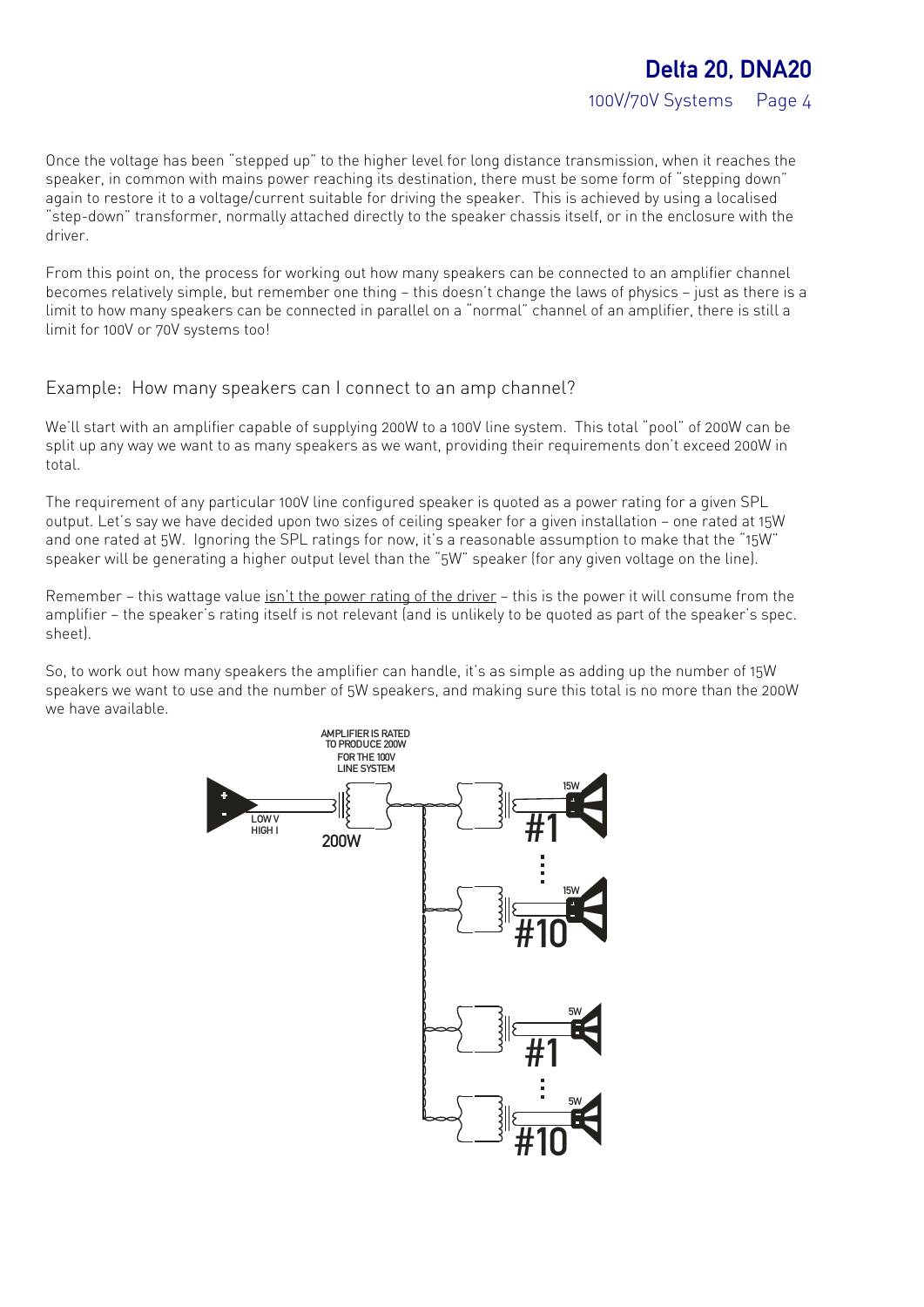100V/70V Systems Page 5

Let's say we have worked out that we need 10 of the 15W speakers, for starters - that comes to 10 x 15W = 150W, leaving us with 50W "spare", which means we could connect another 10 of the the 5W speakers. That's 20 areas in total — not bad for just 200W!

This is in an ideal world of course...now for how it really works!

### Calculating Real World Requirements

The choice of amplifier power, in an ideal world, would allow us to do this simple calculation and everything to operate perfectly with the power available exactly matching the power delivered to the speakers. However, this isn't an ideal world, and there are two main factors that impede (!) this from being true — losses in the cables themselves, and insertion losses in the step-up and step-down transformers.

Whilst it is theoretically possible to calculate these losses, there is a "Catch 22" situation in play here, which means that even measuring the real world losses through cables in a system becomes impossible. Getting hold of insertion loss information for transformers is difficult, and in order to measure the losses, you need to build the system, which you can't do until you specify your amp power, which you can't do until you measure the losses!

Thus, there is a reliable "rule of thumb" that states that amplifier power should be approximately 50% bigger than your speaker power requirements would suggest. So, if your speakers total power comes to 100W per channel, go for an amplifier nearer 150W per channel to account for all the losses and ensure you deliver the power and so SPL you require.

## Getting The Best Performance

As 100V line systems are primarily intended for background music applications and foreground delivery of speech program only, the necessity for the highest fidelity audio has never been paramount. This does not mean that a carefully designed system can't perform to a high audio standard — it can, but there are certain constraints that need to be considered when evaluating performance.

Due to the fact that transformers are in use throughout a 100V line systems, being careful not to saturate the cores of these transformers with excessive energy is paramount to the system not just working well, but not damaging the amplifier. Low frequency power tends to be the main culprit for this condition, and a saturated transformer core appears as a very low impedance across the amplifier's output terminals, close to a direct short, resulting in early amplifier overheating, protection circuits muting the audio unnecessarily and generally bad behaviour! It manifests itself, in audio terms, as a distorted rasping sound - similar to a misaligned voice coil might sound.